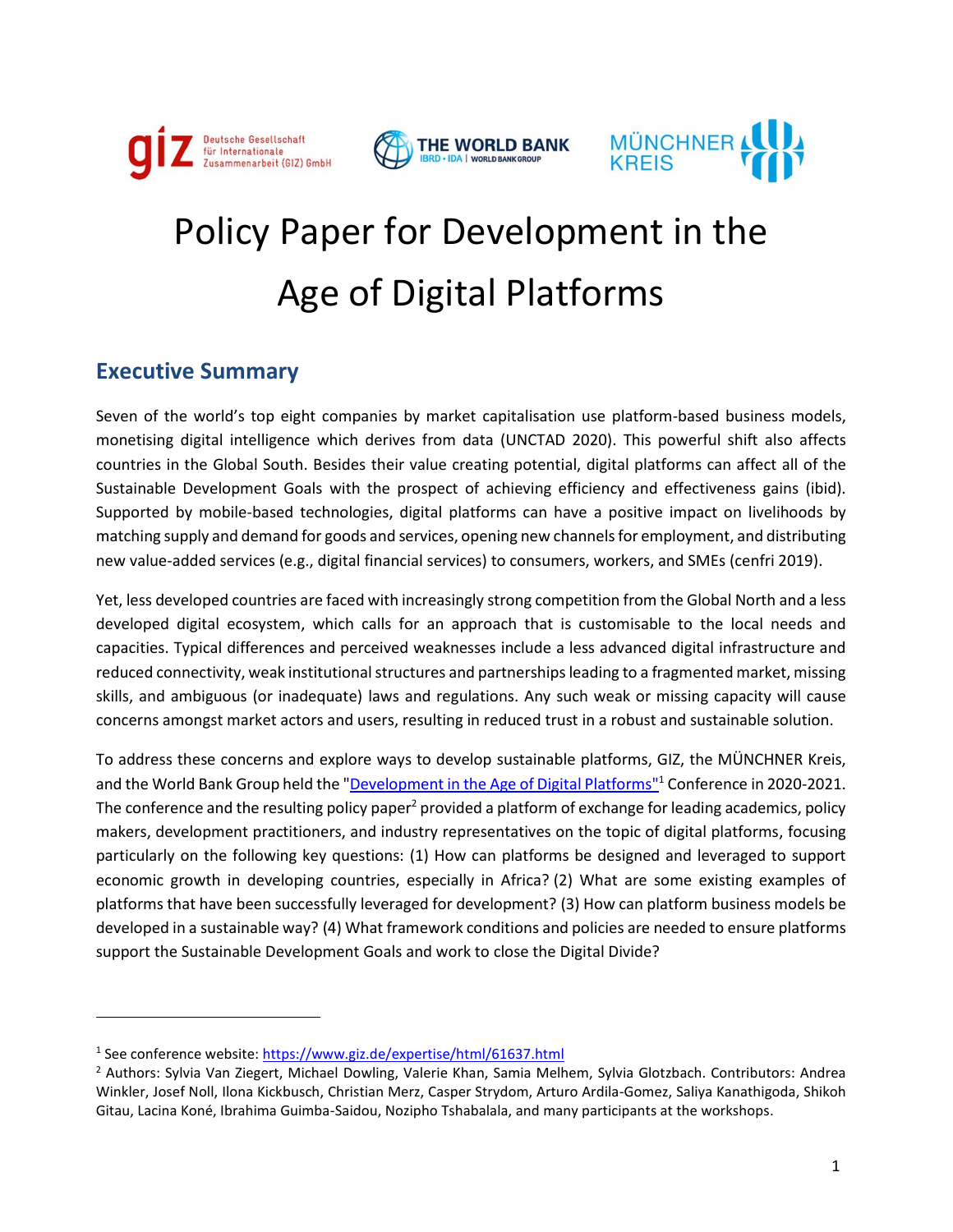The conference included a series of six workshops (Health Care, Education, Manufacturing, Agriculture, Mobility, and Finance/E-Commerce), in which platform experts shared findings and recommendations which form the basis for this policy paper. In addition to the main organisers of the conference, several other organisations were involved at the workshop level, including the World Food Programme (Agriculture) and the University of Oslo (Health Care). Besides the workshops, the conference also included video interviews with high-level policy makers in Africa and platform specialists, as well as maps and other resources on the topic of digital platform ecosystems in Africa.

Based on discussions throughout the conference, this policy paper identifies five pillars which are essential capacities for creating trusted and sustainable digital platform ecosystems:



- 1. Institutional arrangement and accountability
- 2. Strategic planning and financing
- 3. Programme design and delivery
- 4. Laws, policies, and regulation
- 5. Engagement and participation of non-state actors

At the centre of the five pillars is the value of trust, and capacity development interventions are needed for the pillars to reach their fullest potential. Policy makers can use these five pillars to identify and customise the level of capacities required in their specific contexts, while incentivising participation of stakeholders across the whole of society. The model can help policy makers to analyse which capacities need to be strengthened or developed to best fit their ecosystem and how they can scale platform solutions based on scope, user profile, and geography. In sum, policy makers can use the five pillars model to promote digital platform ecosystems that foster inclusive economic growth and help to reach the Sustainable Development Goals.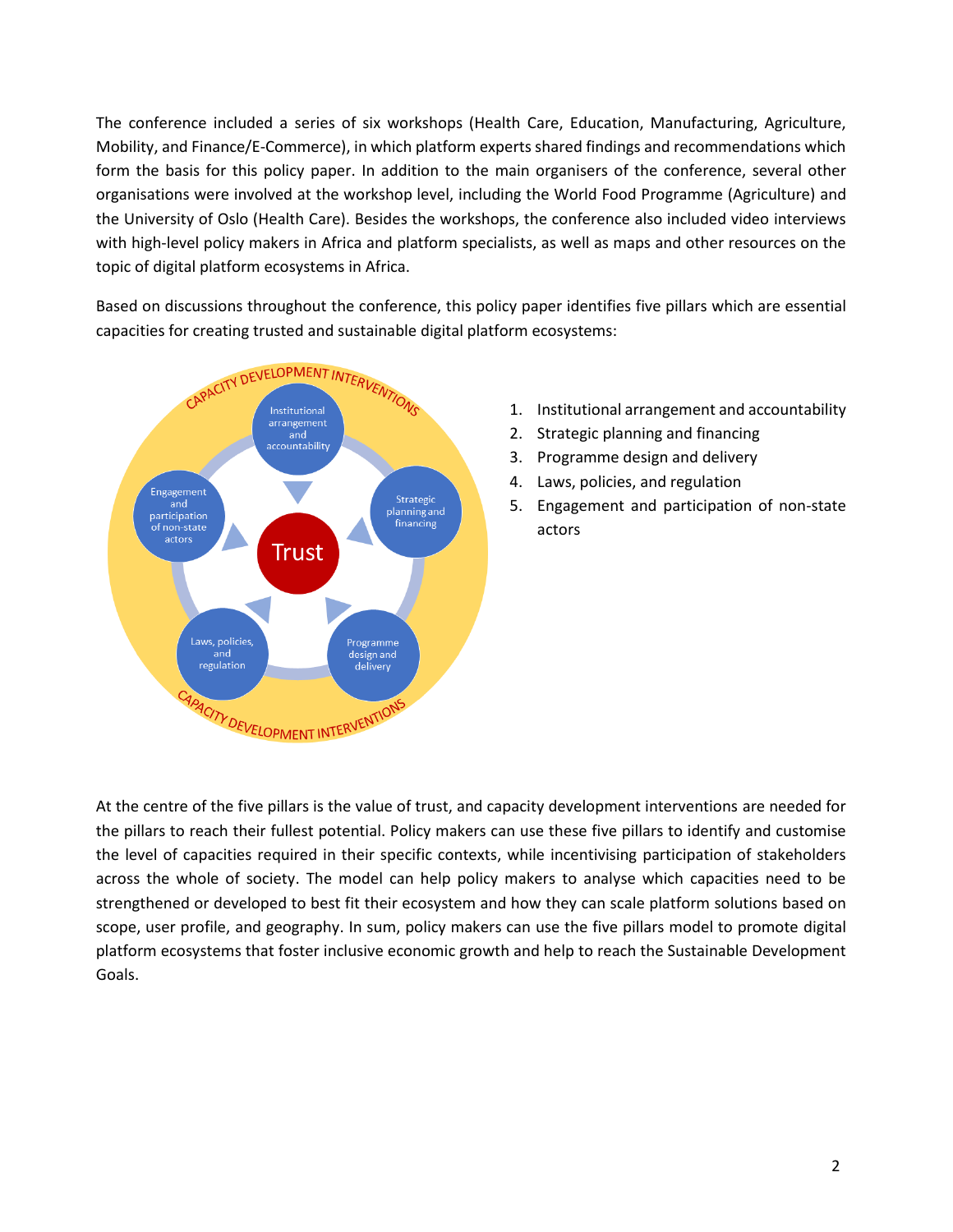## **Introduction**

The digital economy is a driver for growth and innovation in Africa; its impact is felt in almost all sectors and it is developing at an astonishing speed. This growth is driven by the rise of data value chains<sup>3</sup> and platformisation (UNCTAD, 2019). Digital platforms are the next development frontier for the African continent. According to a study from Boston Consulting Group, 2019, digital platforms could create around 3 million new jobs by 2025 across the continent, ranging from delivery drivers to retail and hospitality workers (BCG, 2019).

A digital platform is a digital business based on enabling value-creating interactions between producers and consumers. The digital platform provides an open, participative infrastructure for these interactions and sets governance conditions for them. The platform's overarching purpose is to consummate online matches amongst users and facilitate the exchange of goods, services, or social currency, thereby enabling value creation for all participants (Parker et al. 2016:15).

Digital platforms function both as intermediaries and infrastructures; they bridge the gap between different people and connect different markets, and turn these networks into material arrangements of traceable activities (Jonas Andersson Schwarz, 2017).

The outcomes of a growing digital economy are often uneven, both within and between countries, and there can be different direct and indirect impacts, both positive and negative. Digital data and digitalisation can help improve economic and social outcomes and be a force for innovation and productivity growth. The infrastructure provided by platforms can enable more effective transactions, networking, and exchange of information. From a business perspective, the transformation of all sectors and markets through digitalisation can lead to the production of more and better goods and services. Data and information can also be useful for improving processes and increasing access to markets. Through their use of data, firms can better meet the needs of consumers by offering on-demand goods and services, and customised products.

At the same time, there are increasing concerns about the risks platforms pose, such as the rising concentration and market power of global digital platforms, unfair business practices, and the potential for rent-seeking monopolies. Globally, the digitisation process has had uneven impacts and is dominated by multinational corporations. The Digital Divide threatens to slow this process down even further in the African ecosystem, and local firms are limited to essential niche services (payment providers, logistics, or mobile service providers) which are defined around specific communities and hard to scale (Bukht and Heeks, 2017). Traditional brick and mortar sectors and small companies may suffer in the digitalisation process. Digitalisation can result in negative effects on employment because of job losses in affected sectors, with consequent polarisation and increased inequality. In addition, digital platforms may adopt tax optimisation

 $3$  Involves data collection, the production of insights from data, data storage, analysis, and modelling. Value creation arises once the data are transformed into digital intelligence and monetised through commercial use.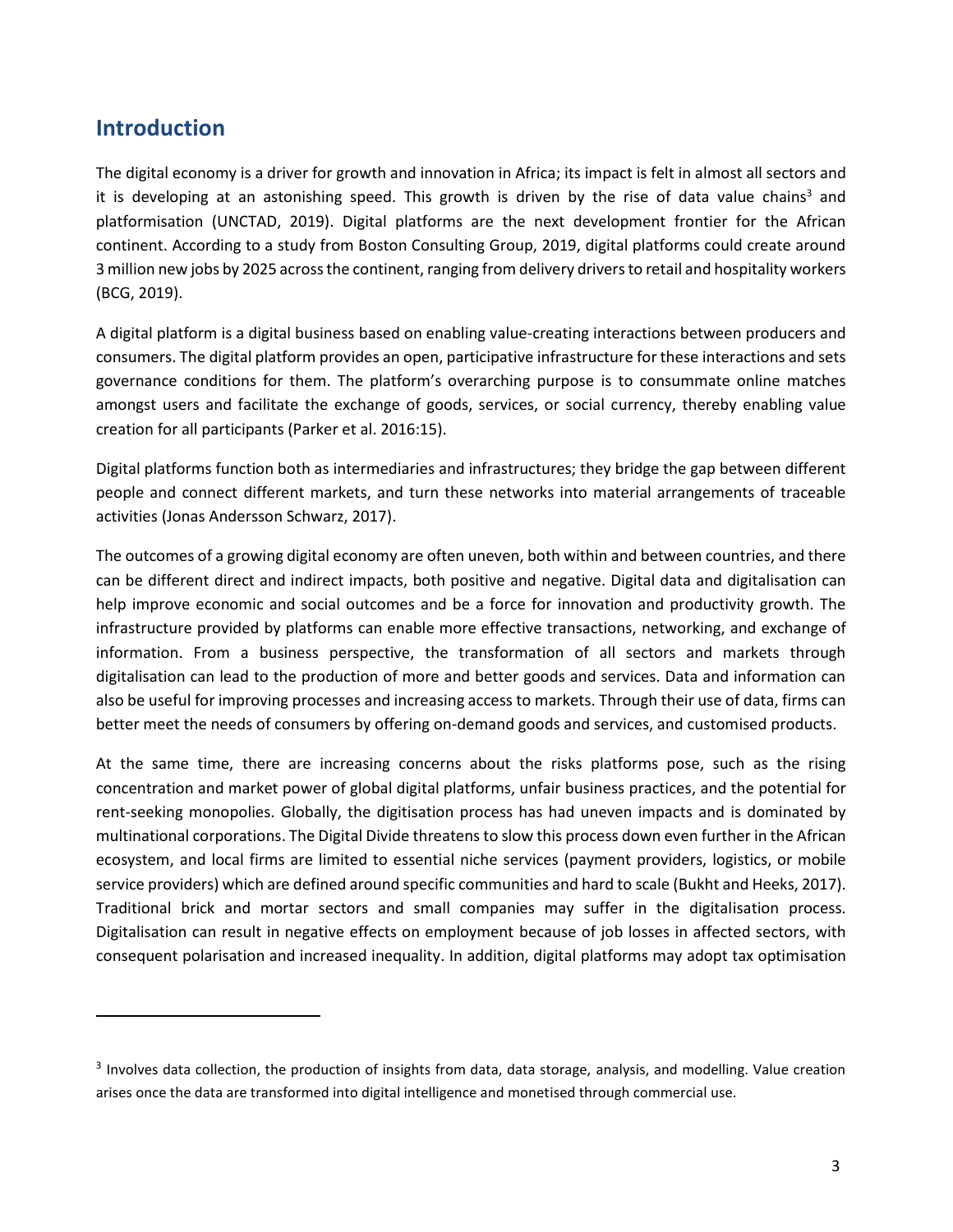practices which reduce government revenues. Beyond purely economic aspects, there are increasing concerns about issues related to privacy and security, democracy, and ethical failures, as well as the risks of mass surveillance and digital colonialism.

From an international perspective, there can be diverse and unclear impacts on trade, depending on, for example, a country's level of development, trade structure, and digital readiness. Developing countries may risk ending up in a "data trap", at the lower levels of the data value chains, and become dependent on global digital platforms.

Effective policies have to achieve a balance between these positive and negative effects. Only an accessible and equitable approach can enable and incentivise all stakeholders to get involved. It is especially the users, natural or legal persons, who will decide, to a large extent, over the success or failure of a digital platform through their participation. This active engagement can only be achieved if all stakeholders can develop and sustain trust in this systemic shift from analogue marketplaces to digital platforms.

Trust is as old as human history, being a key asset for any transaction or relationship. For example, before legitimate currency, if you wanted to make a deal, you had to rely on your credibility and relationships within the community, e.g., as a reliable and trusted sponsor, or on a recommendation from an authority. This trust would have developed over a long period of time through the community network. If you lost the community's trust, it was very difficult and often expensive to get it back. In the analogue world, we have developed mechanisms like institutions, governance structures, and laws which enable trust through credentials like passports, cash, or traffic lights. When everything is in place, market players can trust that the interaction is managed from beginning to end.

However, the digital realm challenges many of these elements of trust. Trust has become the single most important currency in the business world (Deirdre Campbell). As the marketplaces move online, relationships and transactional partners become data points, unidentifiable to the human eye. Trust in the digital space needs to be re-established, based on the same elements but applied to the digital complexities and the local realities of a given user, community, country, region, and the world at large.

"There is always the question: How come WeChat, Alibaba have not worked well in Africa? They are super platforms across China, how come they don't work in Africa? It's because our context is very different. We are a trust-based community. We live, we run on trust. It's born in our DNA. We cannot ignore it. So, if somebody is going to come and introduce a platform, make sure you have a human being as an intermediary to be able to make your platform work. And that is the winning formula for all platforms in Africa. It is to make sure that you have a human intermediary, because trust is built, and values are built from a human connection."

**- Dr. Shikoh Gitau, CEO of Qhala, Kenya**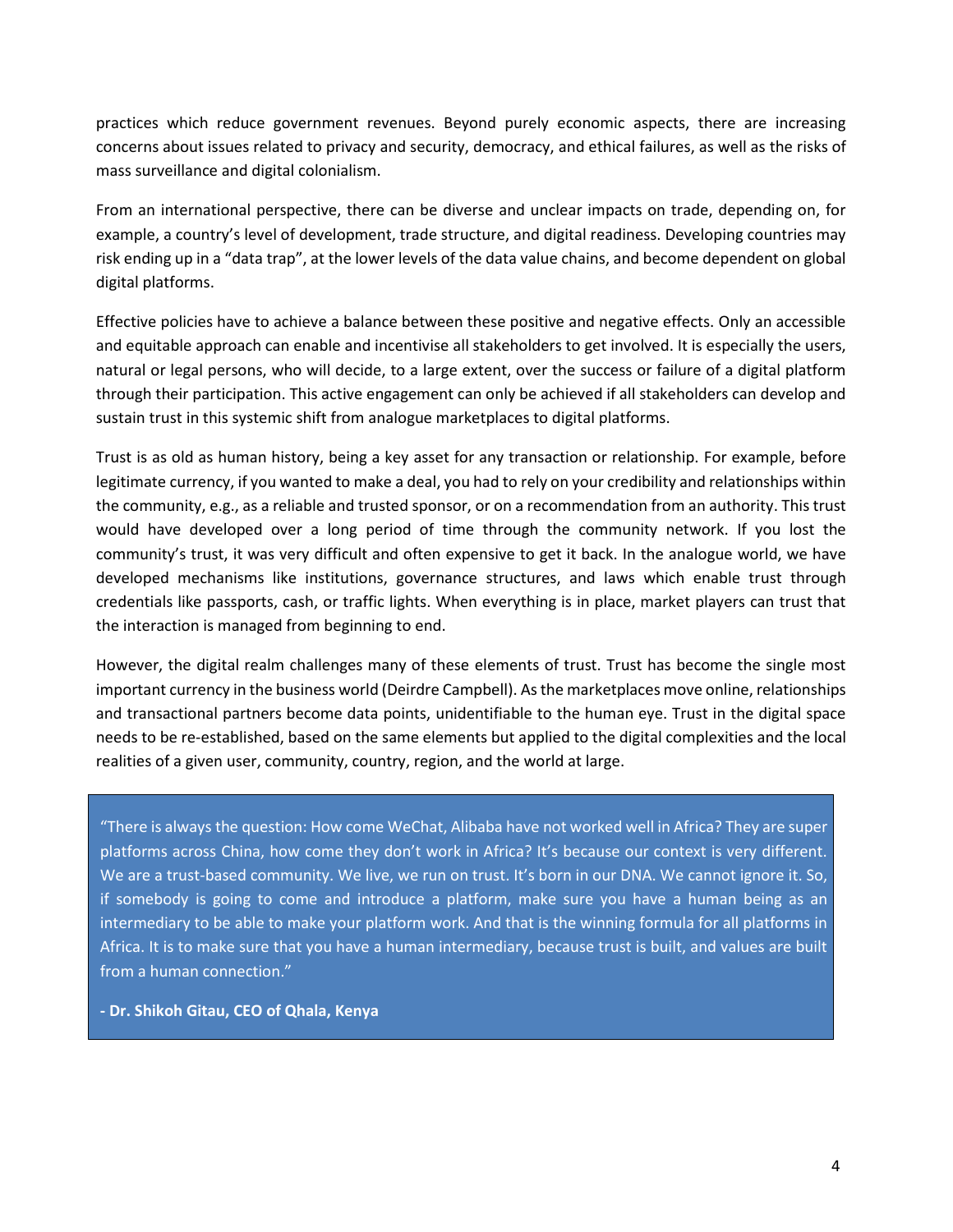Policies need to describe an environment which can achieve such trust. In the case of digital platforms, this will be defined along five major pillars:

- 1. Institutional arrangement and accountability
- 2. Strategic planning and financing
- 3. Programme design and delivery
- 4. Laws, policies, and regulation
- 5. Engagement and participation of non-state actors

These five pillars will vary in content and focus, depending on the sector, the countries, the target group, and many other impacting factors, both exogenous and endogenousin nature. However, a review of all five pillars will be required to achieve trust at all levels. This review process must involve all stakeholders and will hence result in an overview of where the given ecosystem is strong and where particular capacities are weak or missing. As such, the search towards a trusted model will reveal information that should be used to define the required capacity development interventions.



**Figure 1**: The trust creating pillars within a capacity development plan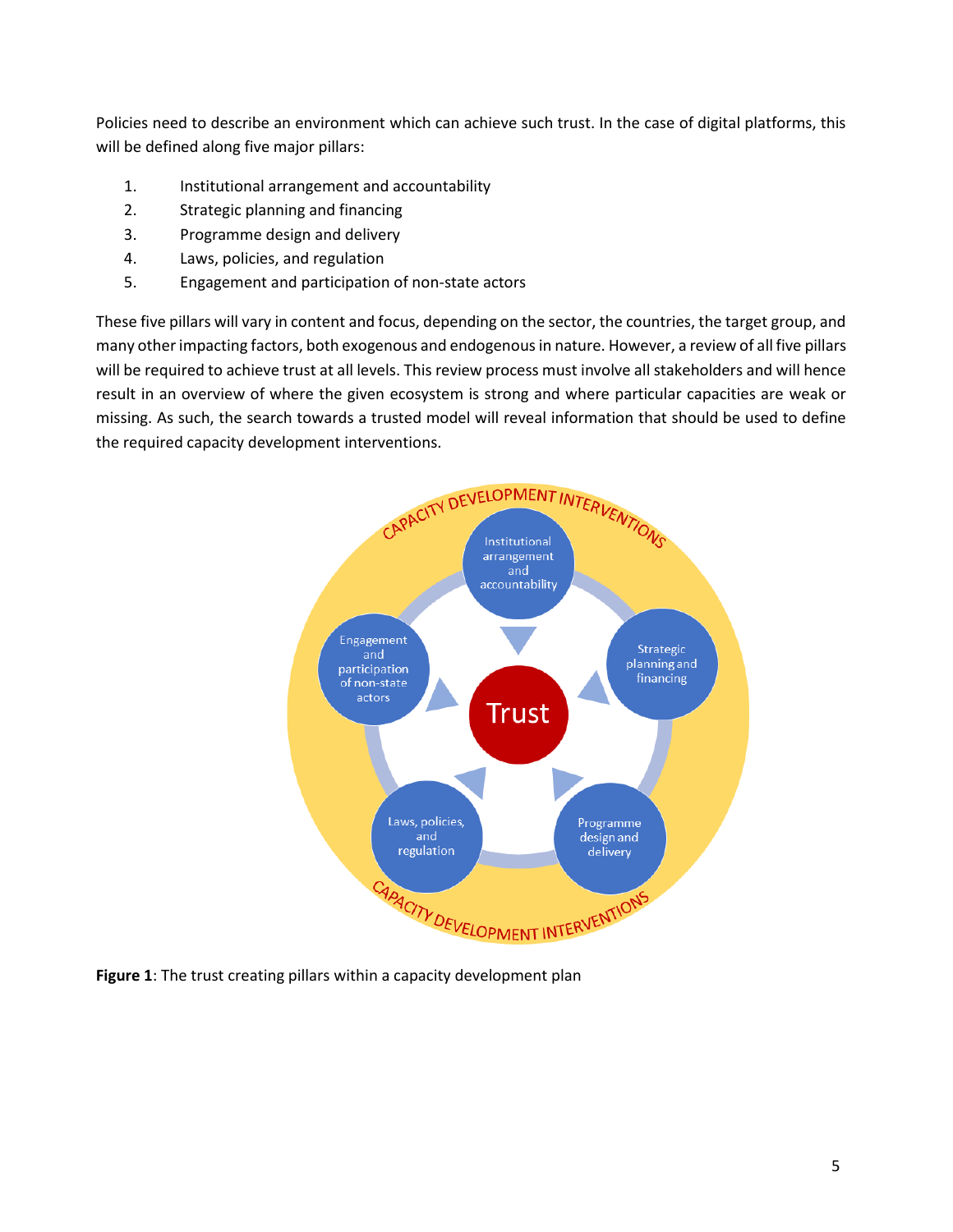# **The five pillars**

### *Institutional arrangements, partnerships, and accountability*

This first pillar entails forging partnerships, synergies, and other types of collaboration to strengthen capacities of national institutions (both formal and informal) and build on strategies which require dialogue, understanding, and compromises among governments, their communities, and organisations. Hence, partnership is a major element in this pillar, aimed at building strong and integrated business models. Institutional arrangement and accountability look to define and enhance the capacities of national systems, and ensure accountability, whether through strengthened coordination mechanisms or enhanced information management and dissemination systems; this may also include collaborating to establish and promote mechanisms for monitoring and enforcing existing relevant legislation and policies.

#### **Findings**:

- Digital platforms involve many stakeholders from both the public and/or the private sector. Each platform model and its **required institutional structure** needs to be carefully analysed to match the local circumstances. In these cases, **Public-Private-Partnerships** can be explored.
- Rearranging an already existing sector (e.g., the health care sector) to fit into the digital realm is costly and requires inclusion of all stakeholders across the community. Hence, the **burden and costs need to be shared** since the benefits will affect everyone.
- Some sectors benefit particularly from **combining efforts and knowledge sharing**, especially when it comes to data sharing.
- Platforms that have a larger **societal impact,** like education or social protection programs, need to include aspects of public sponsoring and other financial support programs to ensure sustainability.
- Platforms which provide access to traders from the **informal sector** will have to establish mechanisms to ensure that standardisation is possible and that participating stakeholders are enabled to improve their positions, for example, their creditworthiness.

#### **Recommendations**:

- Digitisation and digitalisation typically require **multidisciplinary, inter-disciplinary, and cross-sectoral engagement** and collaboration. This needs to be carefully planned, and stakeholders need to be incentivised to participate actively.
- **Accountability** across the platform needs to be defined, and **liability structures** need to be put in place.
- **Diversity** across labour, sectors, and other areas needs to be encouraged and structured efficiently as well as in a holistic manner to ensure an effective collaboration.
- **Business-to-Business (B2B)** focused platforms need to establish their collaboration strategically and keep in mind a strong focus on partnerships.
- **Partnerships** need to be established when the market opportunity is vast and connecting business cases are strengthening the platform and offer a more integrated user experience. In larger platforms with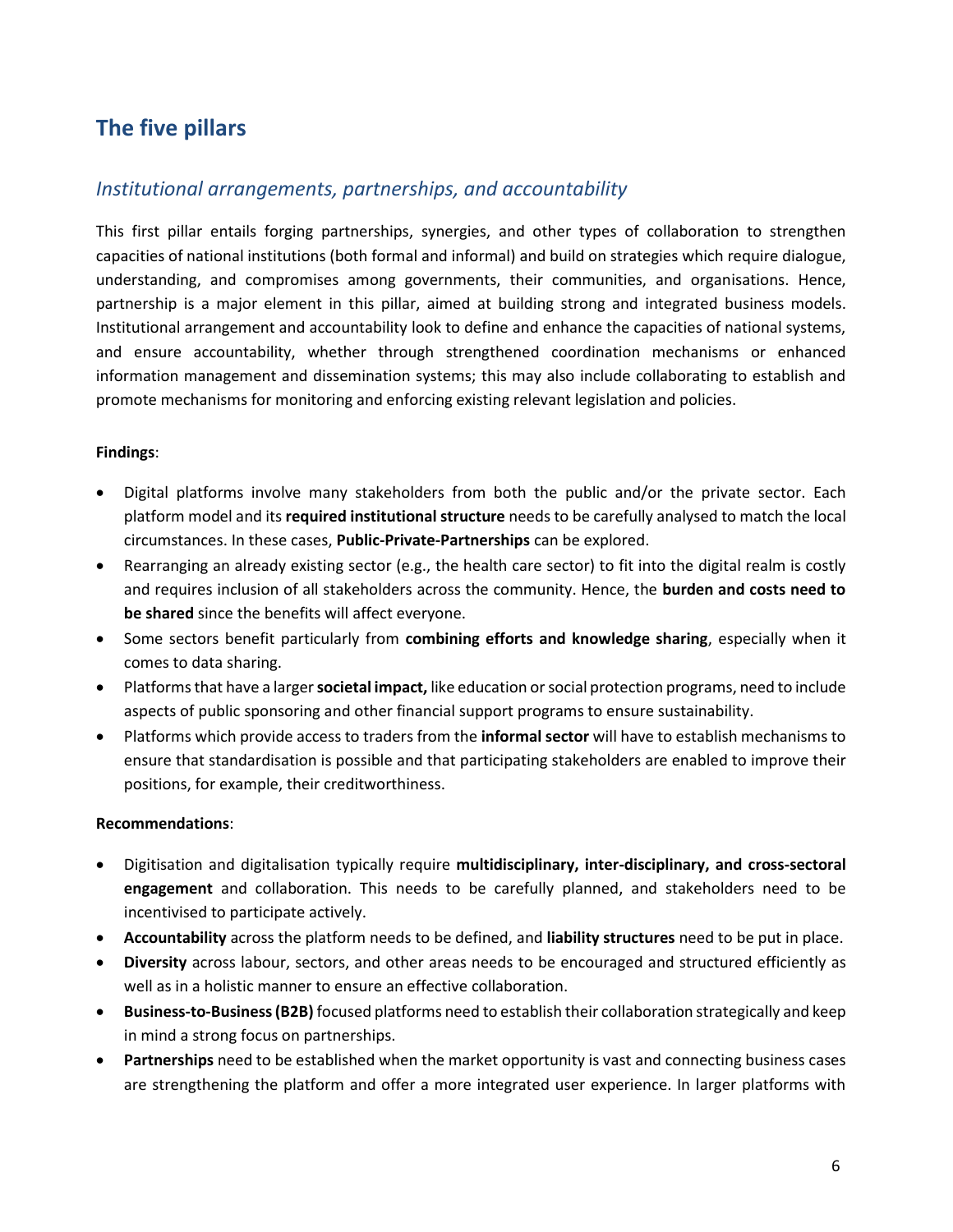multiple smaller and micro partners offering services and goods, the inclusion of intermediaries is advisable to manage the governance structure and remain approachable.

• A **strong institutional arrangement** must put into place all necessary transparency, adherence, and accountability mechanisms with local **laws**, especially in the context of data protection and privacy.

# *Strategic planning and financing*

This second pillar deals with the necessity for coherent action plans which focus on the achievement of the specific sector's goal as well as on the definition of a clear and achievable business model to secure sustainable financing. Business models are critical and are based on consensus among partners about specific targets and objectives, division of roles and responsibilities, how and when feedback is provided, and the phasing out of any external assistance, where applicable. Included, among other things, is strengthening capacities for strategic planning and mobilising resources to implement national action plans. This requires effective communication and coordination skills as well as the systematic documentation, sharing, and reviewing of lessons learned.

#### **Findings**:

- Digital platforms grow through **connected networks**. That means that the platform with the higher number of users will have the best chances to lead the market and competition might be hard. In such cases, business models and governance structures should also explore **collaborative models** rather than competitive models.
- Sectors which work through **resources on the ground** to deliver the service, like medical staff in schools, have additional costs which cannot be covered through digital mechanisms alone. These costs need to be planned and potentially managed through partners.
- Sectors which **depend on regulations and standards**, like the finance sector or mobility in the public space, have to develop linkages with the public sector to help shape the ecosystem through necessary knowledge to work for everyone.
- Sectors with a **social impact** must ensure sustainable funding mechanisms, for example by bundling different platforms together to prevent potential fragmentation. To ensure uptake across the whole of society, fee waiving should also be considered.

#### **Recommendations**:

- Long term sustainability should be planned by adding scope and scale to the platform, hence moving towards a more **integrated platform** which can ensure economies of scale.
- Platformisation is, in most cases, a **data** heavy process. Any data that are produced in addition to the core business model should be analysed for potential opportunities for service efficiencies, additional business models, and potential reforms. Such analysis must be done in line with local and global laws, and principles of responsible and ethical behaviour.
- Sectors need to plan specifically for their circumstances, e.g., with a high number of low turnover offerings (like agricultural services where a high number of smallholder farmers offer low value services and goods) or consistent with regulatory requirements; they have to find ways to streamline processes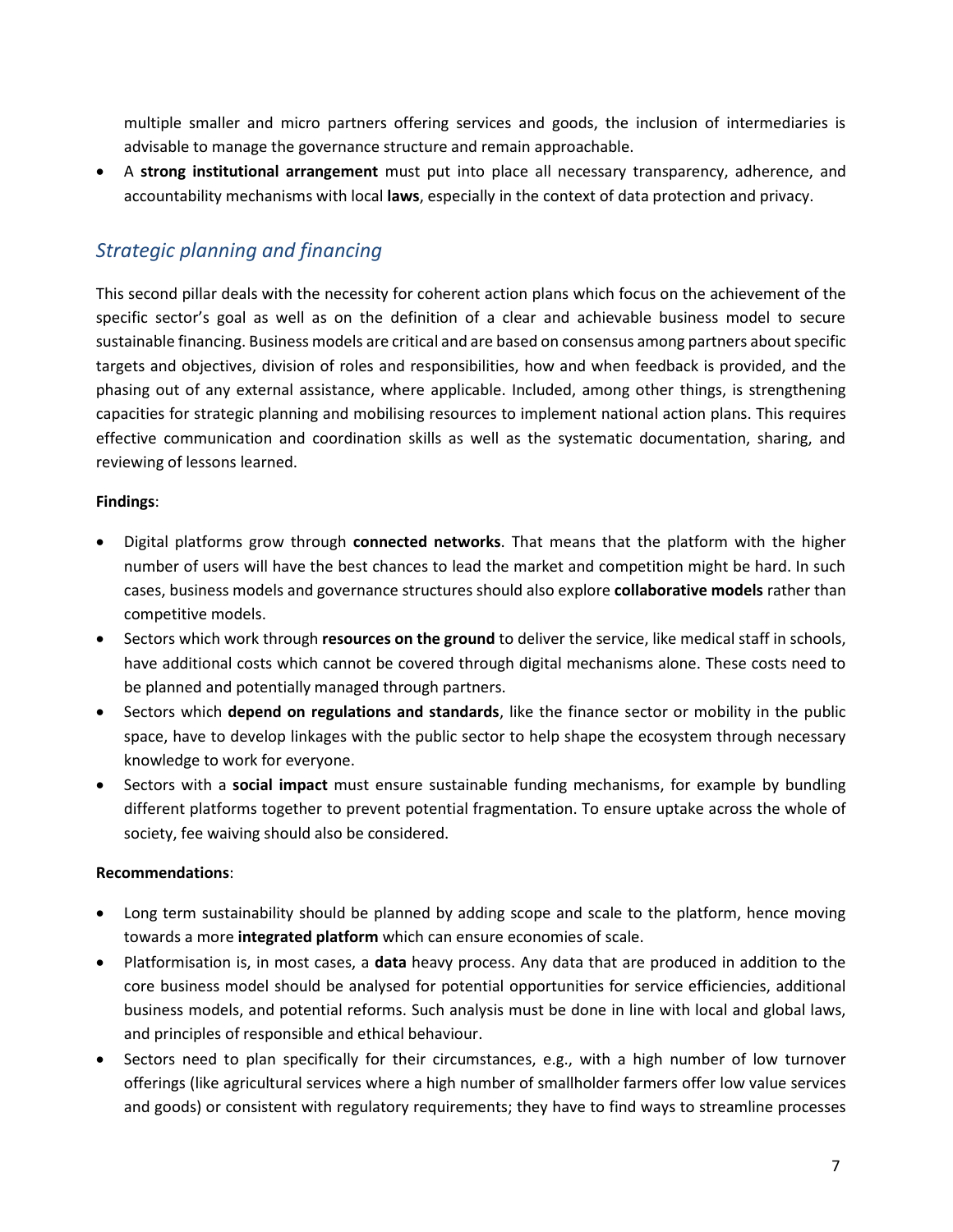and apply a holistic picture whilst remaining flexible to the individual requests (through, e.g., grouping certain client requests or bundling).

## *Programme design and delivery*

This pillar constitutes a deliberate and targeted investment in technologies and innovations for digitisation, digitalisation, and platformisation through national systems. The locally available ecosystem in particular needs to be understood and explored, ensuring that any solution fits with the existing ICT infrastructure and skill levels at all steps in the process. It includes instituting and strengthening national arrangements; access to and development of required skills and capabilities; stimulating local markets; applying science, research, technology, and innovations to strengthen local, national, and regional capacities for sustainable digitisation, digitalisation, and platformisation; and ensuring the sustained management of these inputs by national systems.

"In most cases in Africa, end users are in very remote areas with little to barely any connectivity, no electricity. So, they are not in the most or the best attractive environment when it comes to technology or delivery via an IT platform. So, in the design we need to look at platforms that will allow good access and good customer experience from very remote areas. We need to look also at platforms that can allow offline accessibility…. It's tech for good, but it's the combination of these. Easy access, very flexible, very light technology, portable, accessible offline and focusing on citizens and on service delivery."

- **Minister Ibrahima Guimba Saidou, CEO of ANSI, Niger**

#### **Findings**:

- Some sectors might develop digital platforms managed by the private sector and by the public sector independently. In such cases, the **same standards** should be developed and adhered to, especially for data protection and data sharing.
- Platforms which require or will benefit at large from **access to data** should engage in the public discourse around data sharing agreements. To support such discourse, they should provide examples and studies on how to create a profitable design and implementation models.
- Necessary intersections between the **digital and the analogue** world need to be mapped out, for example, in the case of field-force support for healthcare workers, or in the design of blended learning solutions that integrate analogue learning methods with offerings from digital learning platforms.
- Any platform needs to carefully analyse the local circumstances across the entire value chain, user spectrum, available skills, and the available ecosystem at large. Digital solutions might not necessarily be the **best approach** in all cases, and copying successful models from other markets might not work.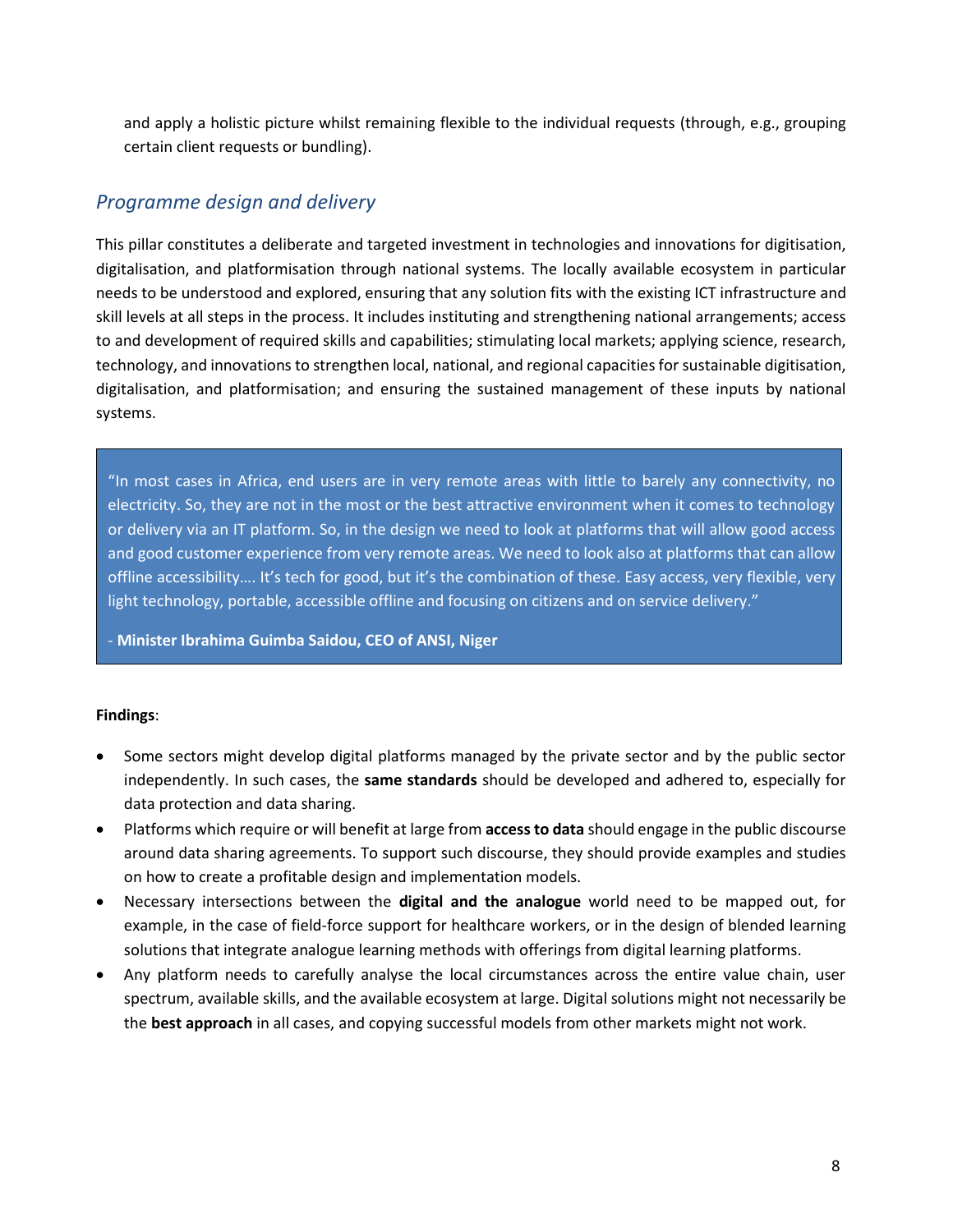#### **Recommendations**:

- Platforms should be designed with other, potentially very dominant, **market players** in mind.
- Platforms, especially where the **end user** is a natural person, should develop processes and interfaces together with the user to ensure the best possible uptake (following a user-centred approach, in line with the Principles for Digital Development).
- Platforms with many providers and, potentially, intermediaries must establish strong **operational structures and guidelines**, ensuring the robustness of the processes.
- Partnerships and programs should be developed with a **catalytical impact** in mind, supporting coordination and networking.
- Platforms in general, and especially where they aim to achieve a social impact, should carefully consider **strong principles for inclusion** to encourage uptake and address any inequalities as early as possible. Such a principle also needs to ensure that disadvantaged groups are not left behind by platformisation (in accordance with the Leave No One Behind promise of the Sustainable Development Goals).

## *Laws, policies, regulations, and framework conditions*

National governments are the primary legal institutions guaranteeing the protection of natural and legal person's social and economic rights, including data protection and privacy rights, as well as inclusion in the digital realm. It is critical for all actors to work with stakeholders to facilitate relevant regulatory, legislative processes and policy frameworks which will facilitate achievement of inclusion whilst ensuring that digital strategies and implementations are carried out in a principled, ethical, equitable and robust manner.

#### **Findings**:

- Digital platforms are shifting interactions into the digital realm. The **regulatory environment** has not always been able to keep up with these rapidly changing conditions, especially in the realm of digital inclusion and human rights.
- Generally, all digital platforms will process large quantities of data. It will be an imperative to define rules and regulations which clearly identify the **data owner** throughout the process and the lifecycle of data to ensure **provenance and transparency**.
- Legal and regulatory decisions should be guided by an **open dialogue** which invites all interested parties to ensure that final decisions are taken with a majority of market players in mind, hence adaptive to various solutions and approaches.
- The process of moving into the digital realm can blur the traditional understanding of geographic borders. Successful digital platforms, in most cases, will strive to grow **beyond borders**. The legal and regulatory framework should consider the immediate environment but be also mindful and adaptive of being able to align across borders.

#### **Recommendations**:

• Whilst the legal and regulatory framework needs to ensure that **no one is digitally harmed**, it also needs to carefully balance the **inclusion** aspects to make sure that no one is left behind.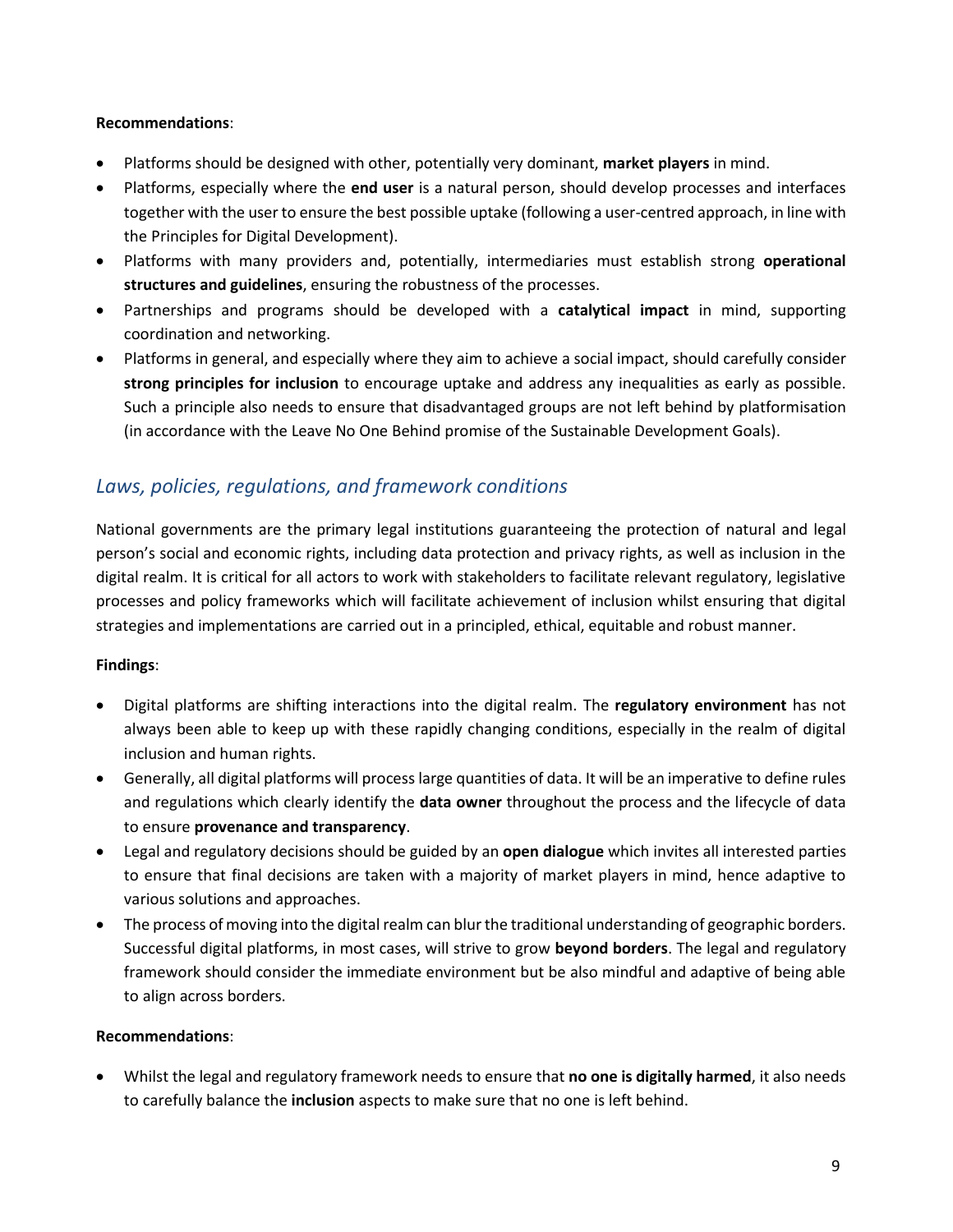- Actors who develop digital platforms, from the private and the public sector, should be encouraged to provide **training and capacity building** support to close the **Digital Divide**.
- **Public sector policy makers** and decision takers need to invest in digital skills and knowledge to best understand what guidelines to set.
- **Data protection and privacy** should be at the centre of all digital platforms' design and development, including all aspects and process steps like collections, storage, processing, etc.; audit and enforcement mechanisms should be in place.
- **Data sharing rules and guidelines** should be developed to create a level playing field for all market players whilst guaranteeing the qualitative aspects of data (like integrity, security, continuity, etc.), and following data protection rules.
- To ensure compliance with the legal and regulatory framework, it is advisable to find agreements across all actors based on **incentive structures** rather than enforcement mechanisms.
- A strong and smart legal and regulatory framework is only as good as actors are able to understand it and apply it. Hence, **dissemination mechanisms** need to be established to reach everyone, training courses and events need to be offered, and everyone needs to be able to develop the required skills and capacities. In some cases, this might also require adjustments to the ICT infrastructure such as ensuring reliable connectivity and the assurance of cybersecurity mechanisms.

# *Engagement and participation of non-state actors*

The whole-of-society approach recognises the critical role to be played by national civil society, inter-faith and religious groups, formal and informal networks, communities, citizens, and academia. It is through these groups that engagement across all areas of the society can be ensured, as such, leaving no one behind. Equally, civil society carries a heavy burden of sharing knowledge with the public. In the digital space, a real understanding of what is happening within computers and mobile phones cannot be expected from the majority of the public, and potential wrong-doing and abuse might not be visible until after the event. There are still many unexpected and unintended circumstances which need to be analysed, and necessary mechanisms need to be put into place. The engagement of the whole of society in designing, delivering, and benefitting from digitisation, digitalisation, and platformisation is critical to achieving sustainable change and national development objectives. Hence, it is of upmost importance to include civil society partners from the beginning in a broad dialogue to ensure access and inclusion for all users, to track and prepare against misuse and other risks, to align dissemination efforts, to test redress and feedback mechanisms, and to establish any digital platform and the required ecosystem in a way that can guarantee immediate uptake and sustainable use.

#### **Findings**:

• Civil society organisations are typically based **within communities** and have direct access to the needs and demands of the people. Equally, they can bring their ideas and suggestions to the community, and hence they are the perfect partner to develop **user-centric solutions** as well as **disseminate information** and provide training to onboard people.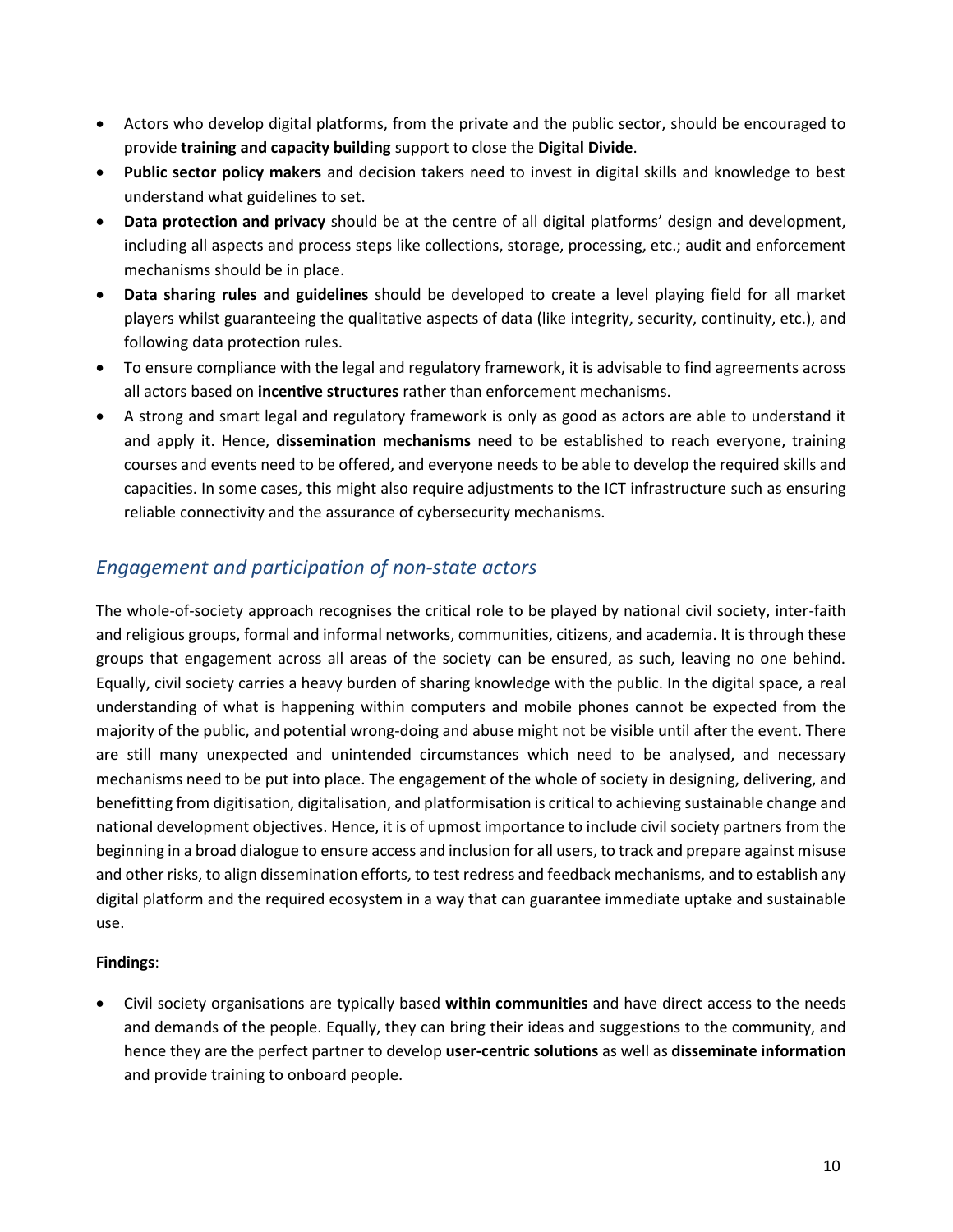- Civil society is becoming increasingly knowledgeable about **potential risks** for all involved parties in the digital platform ecosystem. Often, these risks may be unforeseen or underestimated if a simple roll-out based on former successful implementations is undertaken. Thus, civil society can help understand these risks on a local level because they might have witnessed them before. Equally, civil society will increasingly become wary of larger issues which change the society, mainly driven by an increasing amount of data collected and stored about persons. This increase in data creates greater risks, which civil society organisations will be faced with. It is important to allow enough time for an in-depth risk assessment in each case.
- In addition to understanding the end user, civil society actors often also have a very good knowledge about **providing the infrastructure** needed for implementing digital platforms. They can help identify potential short-falls or limitations which any design should address early in the process.
- Civil society players are typically driven by a non-profit agenda, allowing and (to some extent) obliging them to establish **long-term relationships across the society** which are based on very thorough and ethical principles. A digital platform wanting to provide a credible and trustworthy solution may want to benefit from these established relationships and borrow from the same messaging.
- Sometimes, civil society actors have already established their **own digital platforms,** which might offer a solid basis for collaboration since these platforms tend to address issues of inclusion, trainings, onboarding, or information dissemination mechanisms.

#### **Recommendations**:

- **Engagement with civil society** actors should be considered necessary to understand the users and their surrounding environment. For that reason, the engagement should also be **timely** to ensure that all knowledge and potential support can be considered during the early stage of the planning process.
- Engagement with civil society actors needs to be **meaningful and with intent**. Anyone planning to design and develop a digital platform should do so with a clear agenda and strategic plan which needs to outline the inclusion, approach, and planned goals with civil society partners.
- Civil society partners should **remain involved** throughout the project and the later solution as they can be considered reliable partners for a future sustainable model which keeps growing and improving.

# **Trust**

As explored in the introduction, trust is not just necessary on an individual basis where the offerings of a digital platform are being consumed. Trust is required across the whole of society to achieve sustainable systemic change, including partners, intermediaries, civil society, and the public sector. A trusted solution can achieve growth much faster and is recognised positively as a trusted partner, locally as well as beyond its own community. Trust is often identified where everyone feels they are getting a fair share and they are an equal partner, treated in an equitable manner. Trust also often derives from transparency, where everyone can control and manage their data and other assets, and where technology is not creating untransparent boundaries. To achieve this, the easiest way to establish trust is if all parties have sufficient skills to enjoy their control and ownership, and where skills are missing, trusted partners might take their role. On the same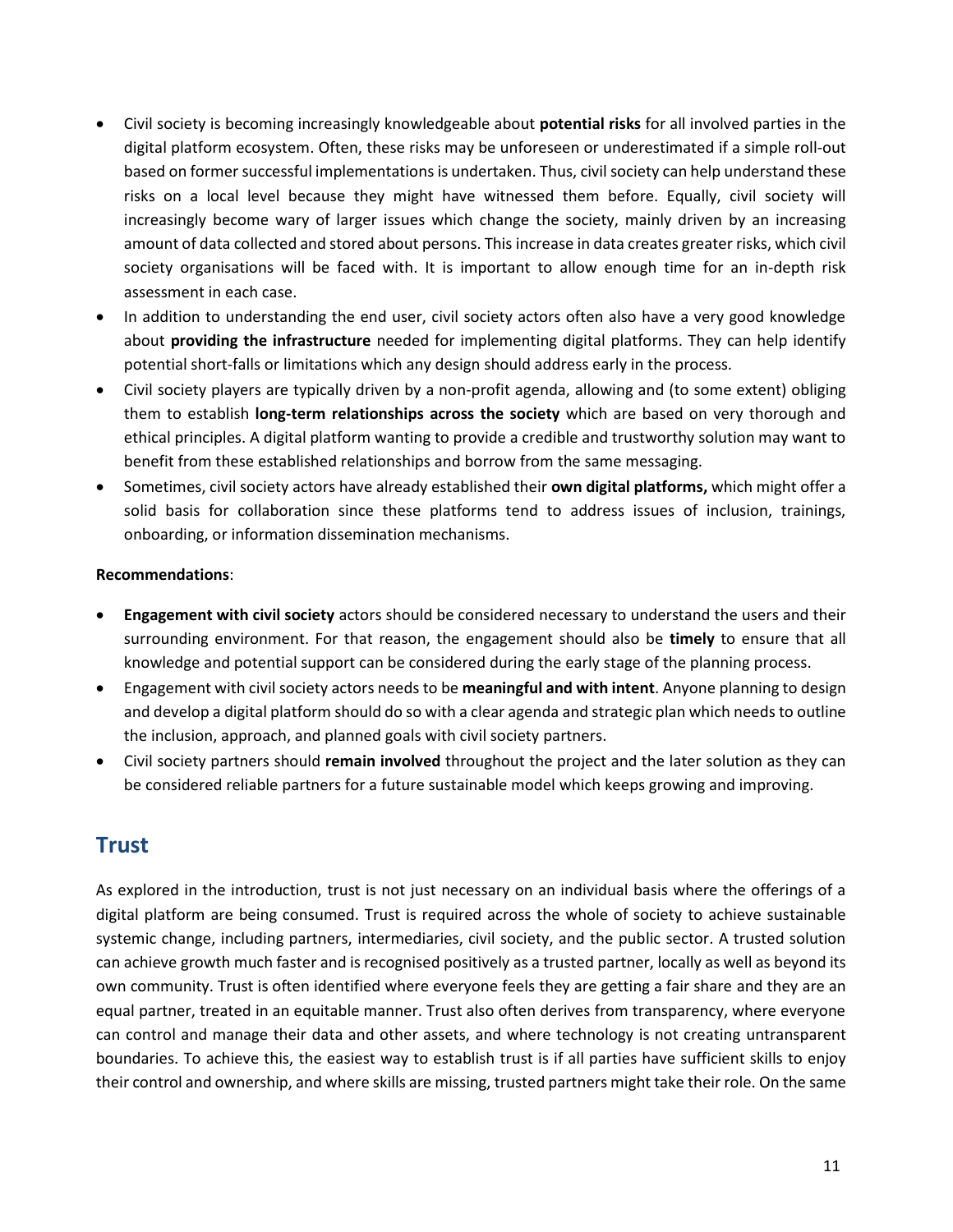token, trust is enhanced where there are clear rules and regulations that set guidelines—and almost more importantly, where mechanisms are in place to enforce accountability.

Trust is not a definable term as it means something different to everyone, but without doubt, trust is the most crucial factor to achieve with each involved stakeholder. It is therefore of utmost importance to understand the requirements for trust with each market player, and the five pillars provide guidance for such dialogue. An understanding of the **available capacities** of each player and the ecosystem required to achieve trust will make it easier to identify the **necessary capacities** that each country, community, or region must strengthen or develop.

# **Capacity Development**

Robust capacity development operates on multiple levels: individual, organisational, and societal. For effective, sustainable, and inclusive digital platforms, it isimportant to analyse capacities on all three of these levels, with the aim of mapping existing capacities against what is required based on the five pillars.

Much more than just a technological solution, platforms exist at the intersection between human, cultural, societal, and technological factors. To achieve the required trust from all actors, necessary capacities will need to be strengthened or developed across the non-technological aspects of platforms as much as across the technological aspects. This capacity development could include, for example:

- Training for end users and intermediaries of platforms
- Support for organisations involved in developing and/or implementing platforms (e.g., NGOs, associations, schools, regional/ state departments, etc.)
- Advisory services for governments working on enacting policies to govern platforms

Through the synergy of such capacity development interventions at all levels, platforms can be fostered in an inclusive and equitable way, thus supporting sustainable economic growth.

# **Summary**

Whilst not every finding or recommendation of each pillar may always be necessary or even apply to designing and implementing digital platforms, a combination of all five pillars to some extent is what will create trust across all market players.

Once it is understood how trust can be achieved and what elements within each pillar are of particular importance, it will be possible to run a capacity development assessment to identify known strengths and areas for potential development. Such a matrix can guide the market players in an efficient and effective collaboration towards the necessary steps, the best design, and the final implementation of a strong and sustainable digital platforms. In turn, these platforms will improve value chains and data processing and ultimately strengthen the digital economy.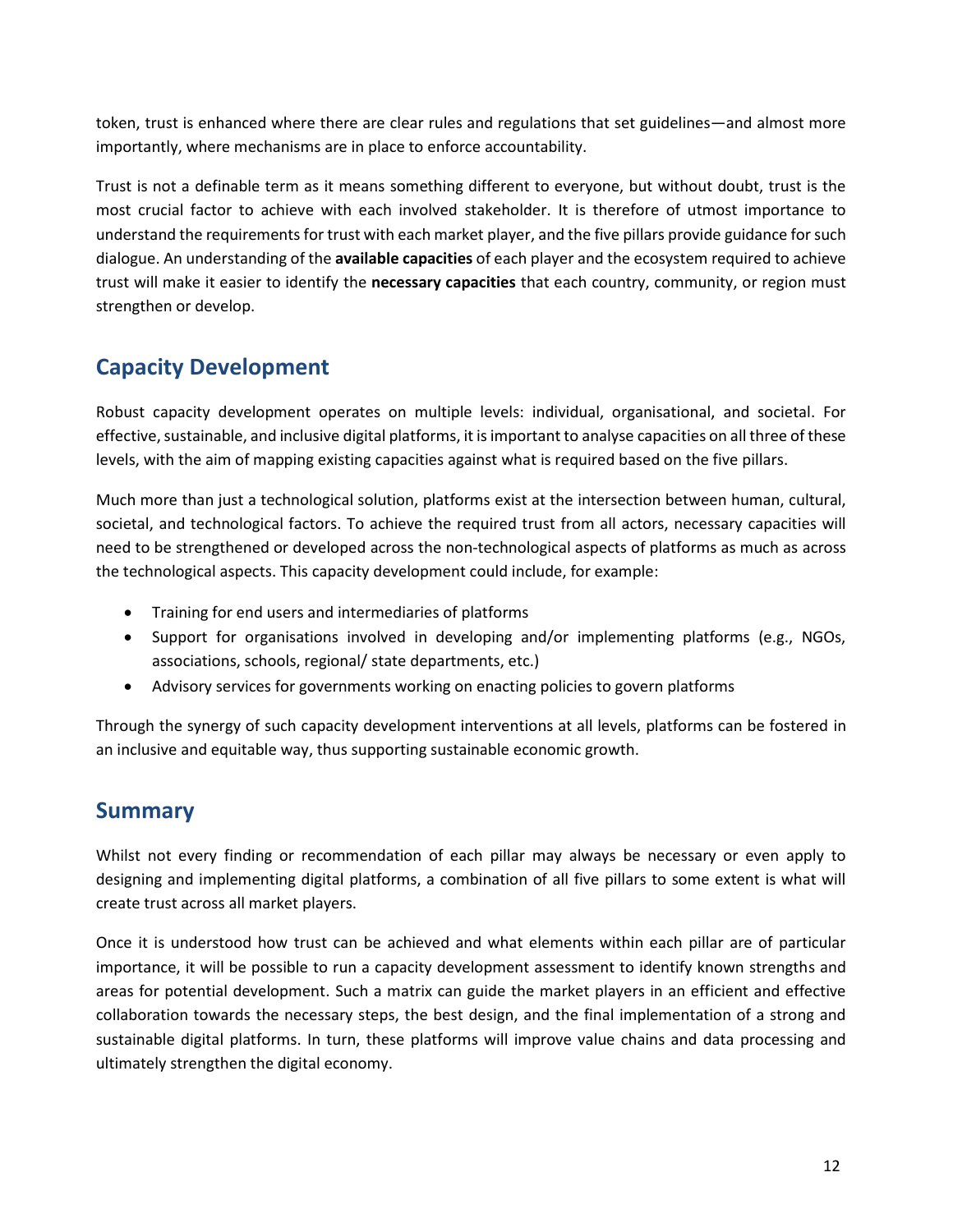Less developed countries provide a digital ecosystem that is more fragmented, less mature, and less easy-toaccess. Whilst this might not be a lucrative market for global players, it can provide a competitive advantage to local state and non-state actors. This policy paper serves as a guide for these actors to map capacities in a structured manner. They can then develop solutions that can be used, managed, and scaled in a controllable, transparent, and equitable manner, whilst respecting privacy and security for the good of the whole of society.